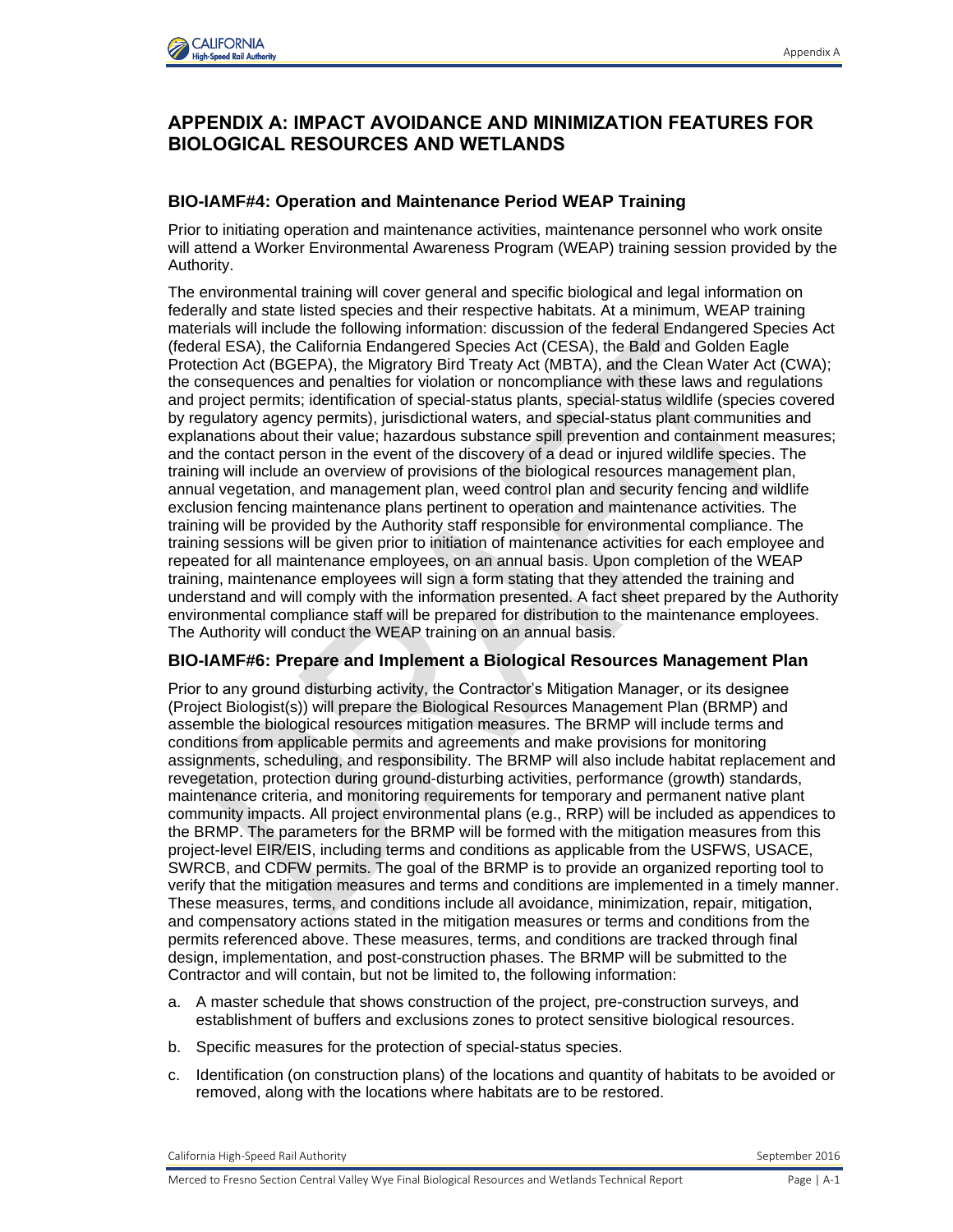

- d. Identification of agency-approved Project Biologist(s) and Biological Monitor(s), including those responsible for notification and report of injury or death of federally- or state-listed species.
- e. Identification of specific parameters consistent with mitigation ratios and permit conditions for determining the amount of replacement habitat for temporary disturbance areas.
- f. Measures to preserve topsoil and control erosion.
- g. Design of protective fencing around environmentally sensitive areas, environmentally restricted areas (ERAs), and the construction staging areas.
- h. Specification of the locations and quantities of gallinaceous guzzlers (catch basin/artificial watering structures) and the monitoring of water levels in them.
- i. Locations of trees to be protected as wildlife habitat (roosting sites) and locations for planting replacement trees.
- j. Specification of the purpose, type, frequency, and extent of chemical use for insect and disease control operations as part of vegetative maintenance within sensitive habitat areas.
- k. Specific construction monitoring programs for habitats of concern and special-status species, as needed.
- l. Specific measures for the protection of vernal pool habitat and riparian areas. These measures may include erosion and siltation control measures, protective fencing guidelines, dust control measures, grading techniques, construction area limits, and biological monitoring requirements.
- m. Provisions for biological monitoring during ground-disturbing activities to confirm compliance and success of protective measures. The monitoring procedures will (1) identify specific locations of wildlife habitat and sensitive species to be monitored; (2) identify the frequency of monitoring and the monitoring methods (for each habitat and sensitive species to be monitored); (3) list required qualifications of biological monitor(s), and (4) identify the reporting requirements.

The BRMP shall be submitted to the Authority for review and approval prior to any ground disturbing activity.

## **BIO-IAMF#7 Prepare and Implement an Annual Vegetation Management Plan**

Prior to operation and maintenance, the Authority will prepare an Annual Vegetation Control Plan. The Authority will generally follow the procedures established in Chapter C2 of the Caltrans Maintenance Manual to manage vegetation on Authority property (California Department of Transportation [Caltrans] 2010). Vegetation would be controlled by chemical, thermal, biological, cultural, mechanical, structural, and manual methods. The Annual Vegetation Control Plan will be updated each winter for implementation no later than April 1 of each year. The plan would consist of site-specific vegetation control methods, as outlined below:

- 1. Chemical vegetation control noting planned usage
- 2. Mowing program consistent section 1415 of the FAST Act
- 3. Other non-chemical vegetation control plans (manual, biological, cultural, thermal (includes the use of propane heat or steam and is not specific to controlled burning) and structural)
- 4. List of sensitive areas
- 5. Other chemical pest control plans (e.g., insects, snail, rodent)

Only Caltrans-approved herbicides will be used in the vegetation control program. Pesticide application will be conducted in accordance with all requirements of the California Department of Pesticide Regulation and County Agricultural Commissioners by certified pesticide applicators. Noxious/invasive weeds will be treated where requested by County Agricultural Commissioners. The Authority will cooperate in area-wide control of noxious/invasive weeds if established by local agencies. Farmers/landowners who request weed control on state right-of-way that is not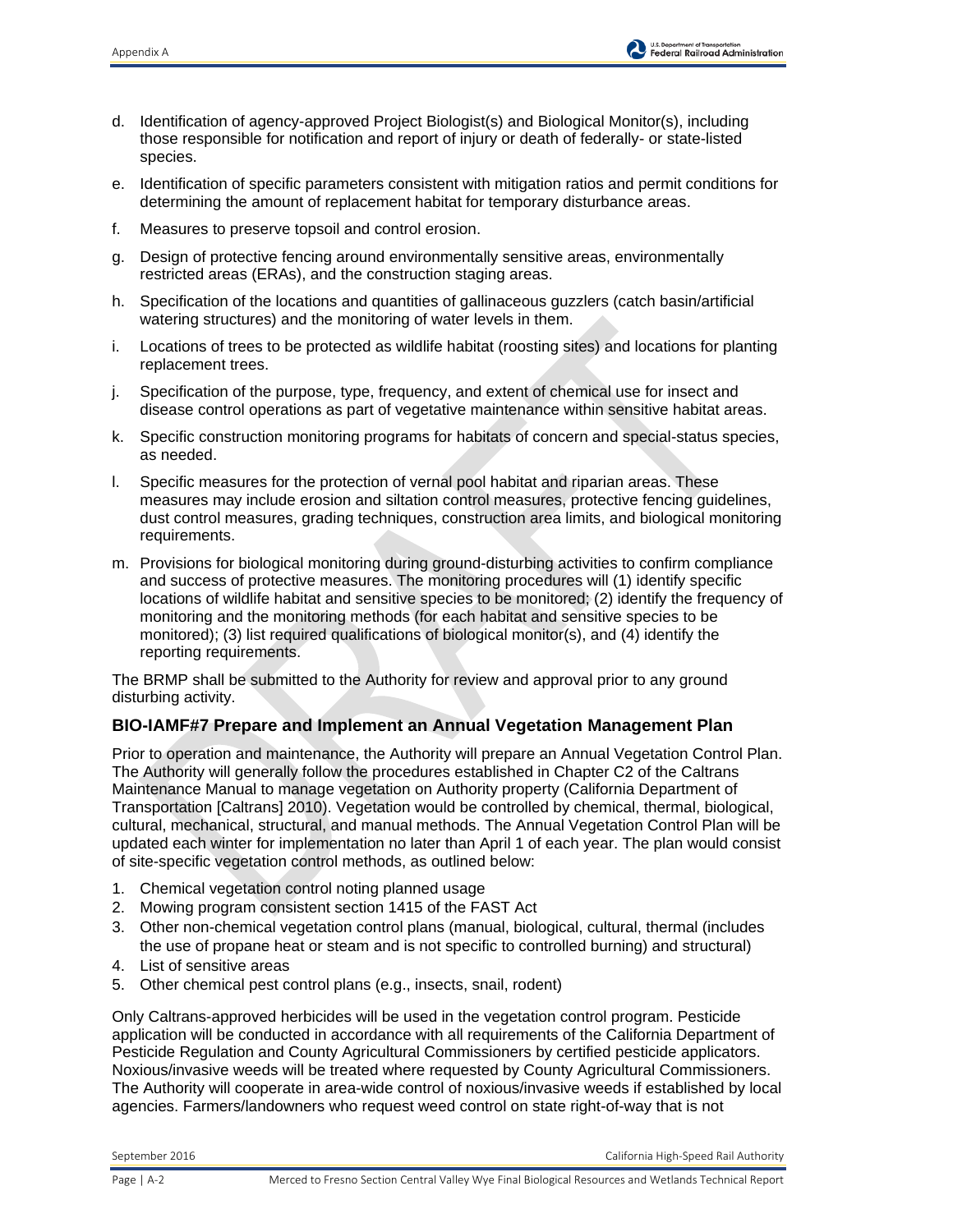

identified in the annual vegetation control plan will be encouraged to submit a permit request application for weed control that identifies the target weeds and control method desired.

The Authority will require that HSR maintenance crews follow the guidelines in the Contractor Weed Control Plan and Annual Vegetation Control Plan during project operation and maintenance.

The Authority or its designee will appoint the responsible party during the operations and maintenance period to verify the Annual Vegetation Control Plan is being carried out appropriately and effectively. The annual Vegetation Control Plan update will include a section addressing issues encountered during the prior year and adaptive measures incorporated in the update as proactive measures.

#### **BIO-IAMF#8: Prepare and Implement a Weed Control Plan**

Prior to any ground-disturbing activity, the Contractors Project Biologist will develop and implement a construction-phase Weed Control Plan (WCP). The purpose of the Weed Control Plan is to minimize and avoid the spread of noxious and invasive weeds during ground-disturbing activities.

The Weed Control Plan will include the following at a minimum:

- Prior to implementation, delineate environmentally sensitive area and ERA (on plans and in field).
- Schedule for noxious weed surveys to be conducted in coordination with the BRMP. The success criteria for noxious and invasive weed control, as established by a qualified biologist. The success criteria will be linked to the BRMP standards for onsite work during grounddisturbing activities. In particular, the criteria will limit the introduction and spread of invasive species, as defined by the California Invasive Plant Council (Cal-IPC), to less than or equal to the pre-disturbance conditions in areas temporarily impacted by ground-disturbing activities. If invasive species cover is found to exceed pre-disturbance conditions by 10 percent or is 10 percent more compared with a similar, nearby reference site with similar vegetation composition, a control effort will be implemented. If the target, or other success criteria identified in the WCP, has not been met by the end of the WCP monitoring and implementation period, the Authority or its designee will continue the monitoring and control efforts, and remedial actions would be identified and implemented until the success criteria are met. Depending on monitoring results, additional or revised measures may be necessary to verify that the introduction and spread of noxious weeds are not promoted by the construction and operation of the project.
- Provisions to verify that developing the WCP will be coordinated with the RRP so the RRP incorporates measures minimizing the spreading and establishing of noxious weeds. This coordination also provides for the RRP to specify the percentage of noxious weeds coverage in the revegetation performance standards.
- Identification of weed control treatments, including the use of permitted herbicides, and manual and mechanical removal methods. Herbicide application will be restricted from use in Environmentally Sensitive Areas and on compensatory mitigation sites.
- Determination of timing of the weed control treatment for each plant species.
- Identification of fire prevention measures.

The Project Biologist will prepare a monthly memorandum to document the progress of the plan and its implementation. The Contractor will implement the Weed Control Plan during the construction period. The Authority will appoint the responsible party during the operations period.

The Weed Control Plan shall be submitted to the Authority prior to any ground disturbance activity.

California High-Speed Rail Authority **September 2016** September 2016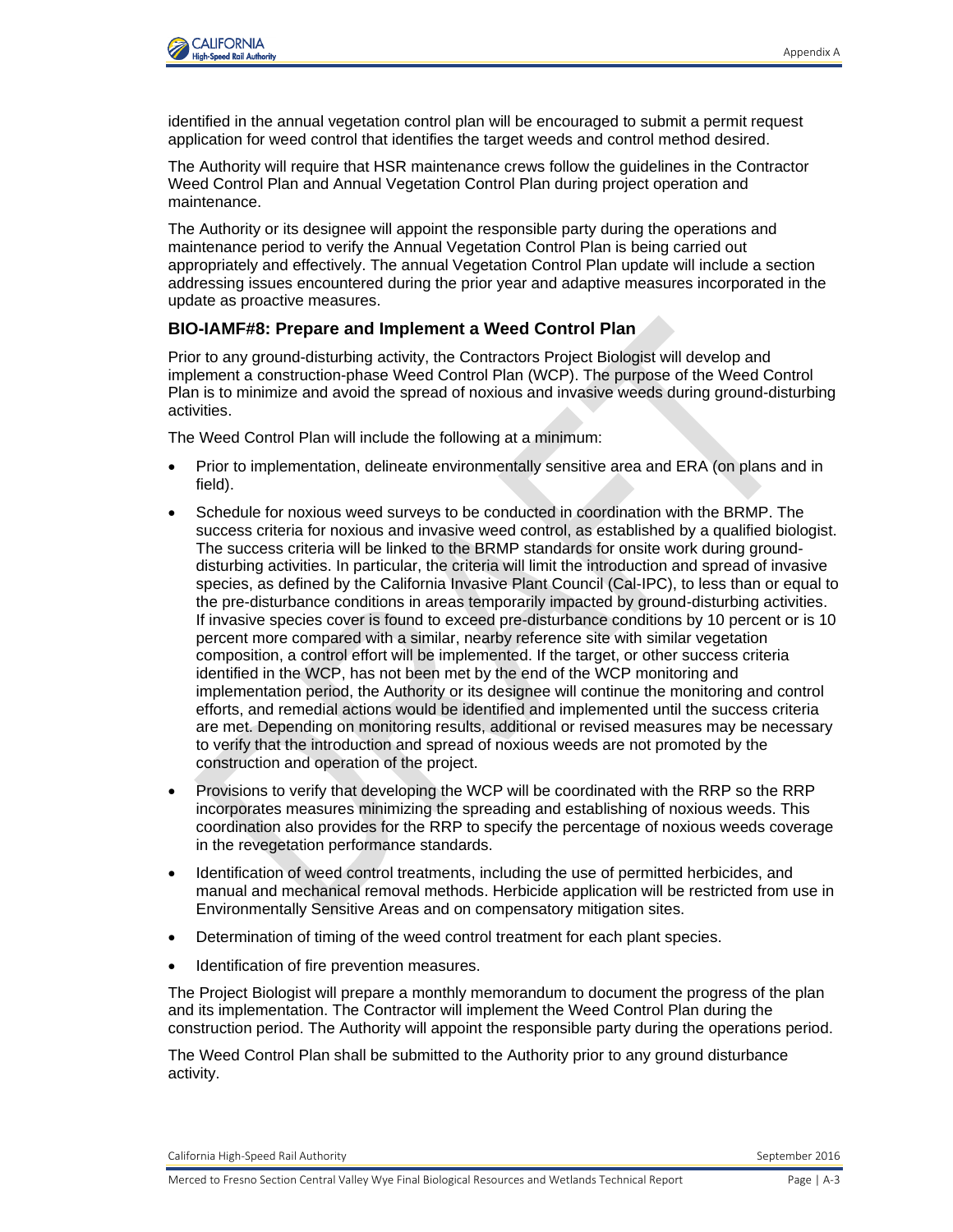## **BIO-IAMF#10: Construction Work Windows**

Prior to any ground disturbing activity, the Contractors Project Biologist, in coordination with the Authority, will consult with USFWS and CDFW regarding implementing construction work windows when working in sensitive species habitat or other protected communities. These measures may include non-disturbance zones, additional site- or species-specific biological monitoring, or approved passive or active relocation of species (when allowable).

Construction activities in wetlands and other waters of the U.S. (e.g., vernal pools, seasonal wetlands, seasonal riverine areas, and riparian areas) will be restricted during the rainy season (October 15 to April 15) and will be conducted when the resource is dry and/or lacks flowing or standing water. In the event that construction work window restrictions cannot be adhered to, dewatering, water diversions, and additional BMPs necessary to avoid, minimize and reduce impacts to wetland resources will be employed as determined through consultation between the Authority and the USACE, USFWS, CDFW, National Marine Fisheries Service (NMFS), and the SWRCBs. Additional avoidance and minimization measures may be necessary to avoid or minimize effects to listed species when construction work window restrictions are not feasible.

Construction work windows for specific species will be adhered to as specified in the EIR/EIS mitigation measures and permit conditions and as appropriate relative to the species' ecology.

The Project Biologist will prepare a monthly memorandum regarding compliance with work window restrictions. The memorandum will be provided to the Authority for compliance monitoring documentation purposes.

### **BIO-IAMF#11: Conduct Biological Monitoring during Construction Activities**

During any ground-disturbing activity, the Contractor's Project Biologist will oversee and direct the work of the Contractor's Biological Monitors, who will be present on site to verify permit compliance during construction activities and when establishing environmentally sensitive areas, wildlife exclusion fence zones (WEF), or non-disturbance zones. The Contractor's Biological Monitor(s) will advise the contractor on methods that may minimize or avoid impacts on state and federally-listed species in consultation with the Project Biologist. Daily compliance reports will be submitted to the Authority via EMMA within 24 hours of each monitoring day. Non-compliances will be submitted to the Authority the same day as they are observed on-site.

#### **BIO-IAMF#13: Environmentally Sensitive Areas, Wildlife Exclusion Fencing and Non-Disturbance Zones**

Prior to any ground disturbing activity, the Contractor, under the supervision of the Project Biologist or approved Biological Monitors, will install wildlife-specific exclusion barriers at the edge of the construction footprint as appropriate to minimize and avoid impacts to wildlife during the construction period. The fencing will be used to establish non-disturbance exclusion zones to restrict construction equipment and personnel from entering Environmentally Sensitive Areas or restrict federally listed wildlife species from entering the construction areas. The nondisturbance/exclusion zones will be determined by the Contractor's Project Biologist based on results of pre-construction surveys and in conjunction with Authority and resource agency consultation.

Both high-visibility ESA fencing and WEF fencing will be used to delineate sensitive resources. environmentally sensitive area and WEF fencing will be identified and depicted on an exclusionfencing exhibit. WEF barriers will be made of durable material and will be regularly inspected and maintained. WEF's will be installed along the outer perimeter of ESAs and below-grade (e.g., 6 to 10 inches below-grade). The exact design specifications of the exclusion fencing will be determined through consultation with USFWS and/or CDFW. The effectiveness and serviceability of ESA and WEF will be monitored at regular intervals by the Project Biologist and Biological Monitors throughout project construction, and will be removed after the completion of major construction activities (as deemed appropriate by the Project Biologist). The Project Biologist will submit a memorandum to the Mitigation Manager and Authority (via EMMA) to document compliance with this measure documenting the field delineation and installation of all ESAs/WEFs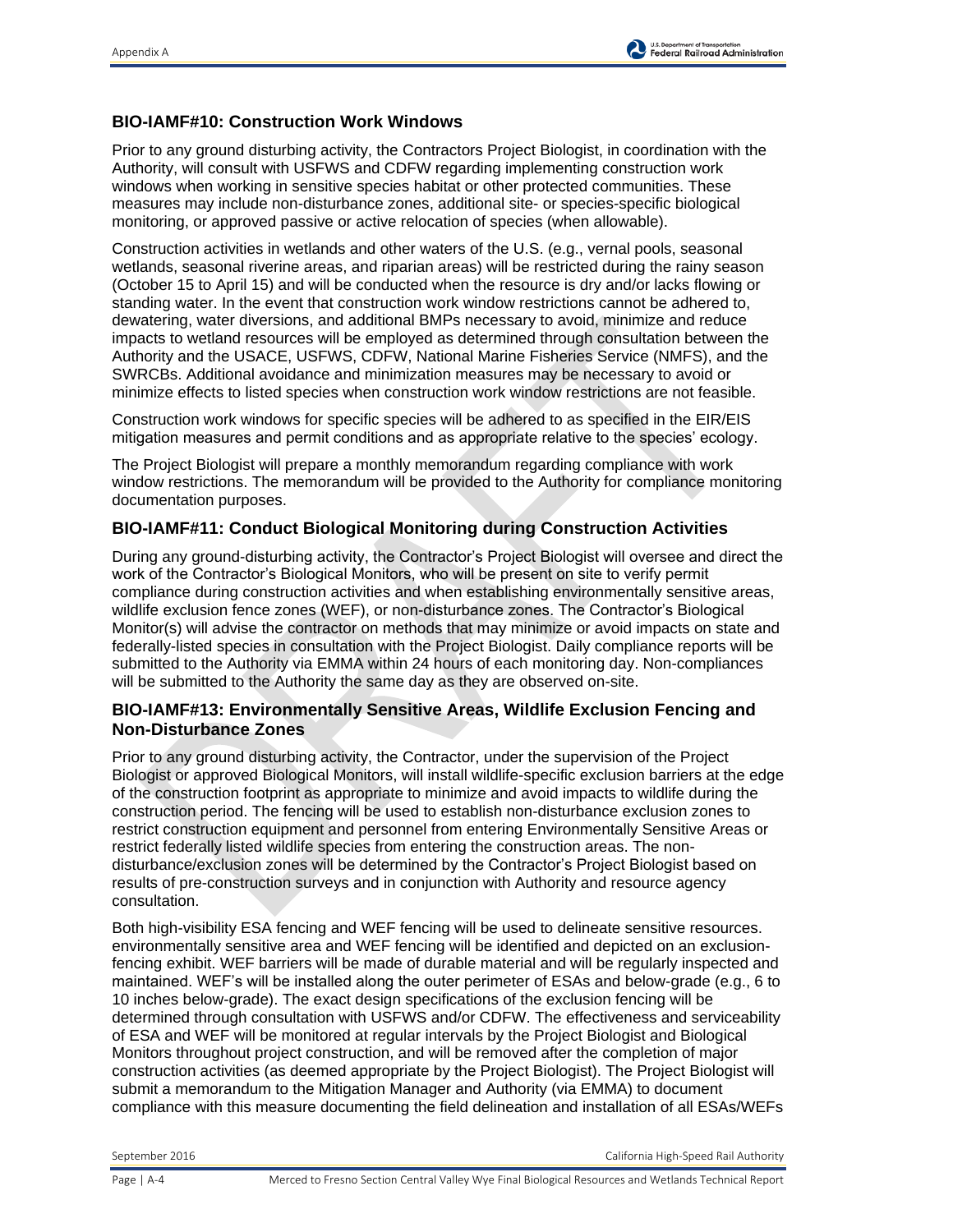

to the Mitigation Manager and the Authority prior to construction. The memorandum will identify any adaptive management measures identified by the Project Biologist based on effectiveness and serviceability monitoring. The Contractor will verify that all environmentally sensitive areas are off-limits to construction personnel and equipment. The purpose of the exclusion area fencing shall be explained at the WEAP training and displayed during worker tailgate sessions. The fencing exhibit will be posted at the construction site field office in a highly visible location.

#### **BIO-IAMF#14: Monofilament Restrictions**

A minimum of 30 days prior to any ground disturbing activities, the Contractor's Project Biologist will verify that that the Contractor will not use plastic mono-filament netting (erosion-control matting) or similar material in erosion control materials. A number of acceptable substitutes exists including: geomembranes, coconut coir matting, tackified hydroseeding compounds, rice straw wattles (e.g., Earthsaver wattles: biodegradable, photodegradable, burlap), and other reusable erosion, sediment, and wildlife control systems that can be approved by the regulatory agencies. The Project Biologist will submit memoranda to the Mitigation Manager and Authority to document compliance with this measure; the Project Biologist will submit an update to the memoranda monthly throughout project construction. Within developed or urban areas, the Project Biologist may allow exceptions to the type of erosion control material used if it can be reasonably determined that the construction area is sufficiently distant from natural areas and potential impacts to wildlife.

### **BIO-IAMF#15: Avoidance of Entrapment**

During Construction, at the end of each work day, the Contractor, under the guidance of the Contractor's Project Biologist, will cover all excavated, steep-sided holes or trenches more than 8 inches deep with plywood or similar materials or provide a minimum of one escape ramp per 100 feet of trenching (with slopes no greater than a 3:1) constructed of earth fill or wooden planks. The Project Biologist or Biological Monitors will thoroughly inspect holes and trenches for trapped animals at the start of each work day and at the end of each work day. The Contractor will screen, cover, or store more than 1 foot off the ground, all construction pipe, culverts, or similar structures with a diameter of 3 inches or greater that are stored at the construction site for one or more overnight periods. These pipes, culverts, and similar structures will be inspected by the Project Biologist or approved Biological Monitor(s) for wildlife before the material is moved, buried, or capped. The Project Biologist will submit memoranda to the Mitigation Manager and the Authority to document compliance with this measure; updated memoranda will be submitted on a monthly basis throughout project construction.

### **BIO-IAMF#16: Artificial Dens Associated with Wildlife Exclusion Fencing and Non-Disturbance Zones**

Prior to any ground-disturbing activities as determined by Contractors Project Biologist, the Contractor's Project Biologist and/or Biological Monitor will oversee implementation of artificial den installation by the Contractor's field crew. The number and location of the artificial dens will be identified in the BRMP prepared by the Contractor's Project Biologist. These artificial dens will be located on parcels owned by the Authority or where access has been granted by a willing landowner. To mitigate the temporary impacts of environmentally sensitive area and WEF fencing on state and federal special status species and their movement/migration corridors during construction, artificial dens will be installed along the outer perimeter of the environmentally sensitive area and WEF fencing. Fencing will be set back from the edge of the Project Footprint (limits of construction for the preferred alternative analyzed in environmental documents) to provide space for the artificial dens to be constructed. Artificial dens, or other similar concealment or escape structures will also be installed at dedicated wildlife crossing structures to provide escape cover for wildlife and prevent predation by larger predators.

#### **BIO-IAMF#18: Construction Utility Requirements and Waste Disposal**

During any ground disturbing activities, the Contractor(s) may temporarily store excavated materials produced by construction activities in areas at or near the construction site within the

California High-Speed Rail Authority September 2016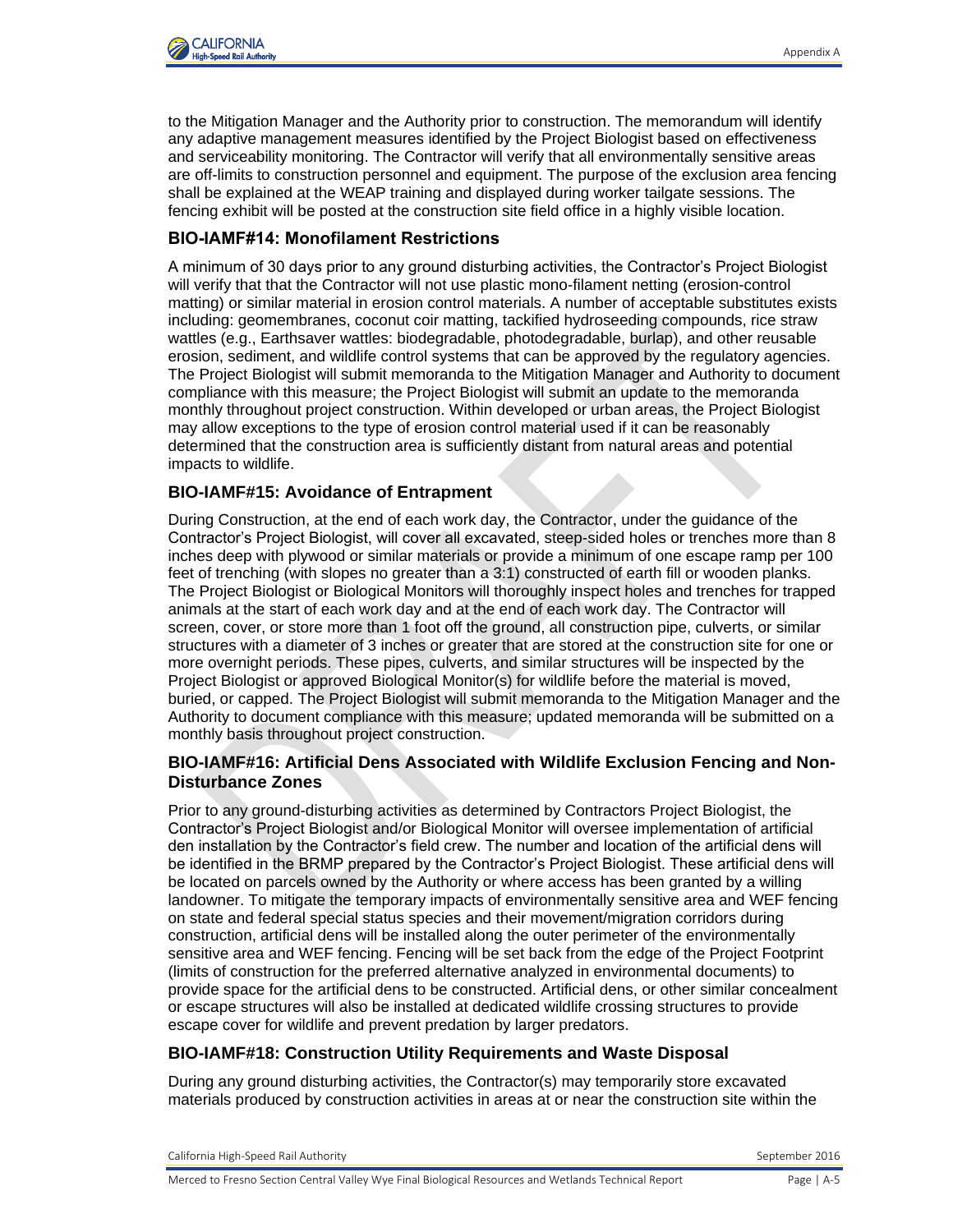Environmental Footprint. Wherever possible, they will return excavated soil to its original location to be used as backfill. Any excavated waste materials unsuitable for treatment and reuse will be disposed of by hauling it off site to a permitted location in conformance with applicable state and federal laws. The Contractor will provide the Authority with documentation that waste has been properly disposed.

## **BIO-IAMF#19: Cleaning of Construction Equipment**

Prior to any ground disturbing activities within or adjacent to sensitive habitat areas as defined by the Project Biologist, all equipment will be free of mud and plant materials to avoid introduction of invasive species. The Contractor will establish vehicle cleaning locations designed to contain potential organic materials and avoid the transportation of weeds and invasive species both on and off the construction work area. The cleaning areas will be located to avoid impacts to surface waters and incorporate appropriate Stormwater Pollution Prevention Plan (SWPPP) best management practices (BMPs). Cleaning stations will be inspected regularly (at least monthly) and the Mitigation Manager will document compliance with this measure through the preparation of memoranda which will be submitted to the Authority on a monthly basis.

## **BIO-IAMF#20: Dewatering and Water Diversion**

Prior to any construction activities within open or flowing water, the Contractor will prepare a dewatering plan which will be submitted by the Contractor for review and approval by the resource agencies (USACE, SWRCB, NMFS, and CDFW) prior to any work in that area. The plan will incorporate appropriate construction measures that minimize turbidity and siltation as determined through review and approval by the designated resource agencies. The Project Biologist and/or Biological Monitor will provide regular monitoring of dewatering and diversion sites are conducted and water quality data will be collected (if applicable). Prior to dewatering or water diversion, pre-activity surveys would establish the presence or absence of special status wildlife species within the affected waterbody. In the event that special-status species are detected during pre-activity surveys, an agency approved Project Biologist would relocate the species (if allowable) to an approved location off-site.

# **BIO-IAMF#21: Vehicle Traffic and Construction Site Speed Limits**

Prior to any ground-disturbing activities, the Contractor will obtain confirmation from the Project Biologist that appropriate best management practices are in place to restrict project vehicle traffic within the construction area to established roads, construction areas, and other designated areas. The Contractor will establish vehicle traffic in locations disturbed by previous activities to prevent further adverse ground disturbing effects, require observance of a 15 mph speed limit for construction areas with potential special-status species habitat, clearly flag and mark access routes, and prohibit off-road traffic. The Project Biologist will submit a memorandum to the Mitigation Manager and Authority to document compliance with this measure on a monthly basis.

## **BIO-IAMF#24: Construction Site Housekeeping**

Prior to any ground disturbing activities, the Contractor will prepare a construction site BMP field manual. The manual will contain standard construction site housekeeping practices required to be implemented by the Contractor. The manual will identify BMPs for the following topics; temporary soil stabilization, temporary sediment control, wind erosion control, tracking control, non-storm water management, waste management and materials control, proper use of any rodenticides and other general construction site cleanliness measures. All construction site personnel will be provided training on BMP field manual implementation prior to working on the construction site. All personnel will sign a form documenting that they have received training and understand BMP field manual implementation requirements. The BMP field manual will be updated on by January 31st of each year. Annual training updates shall be provided by the Contractor to all construction personnel. The Authority will review and approve the initial BMP field manual prior to any grounddisturbing activities and all annual updates. The Contractor will provide the Authority with a monthly memorandum documenting BMP field manual implementation and identify any recommended changes to construction site housekeeping practices.